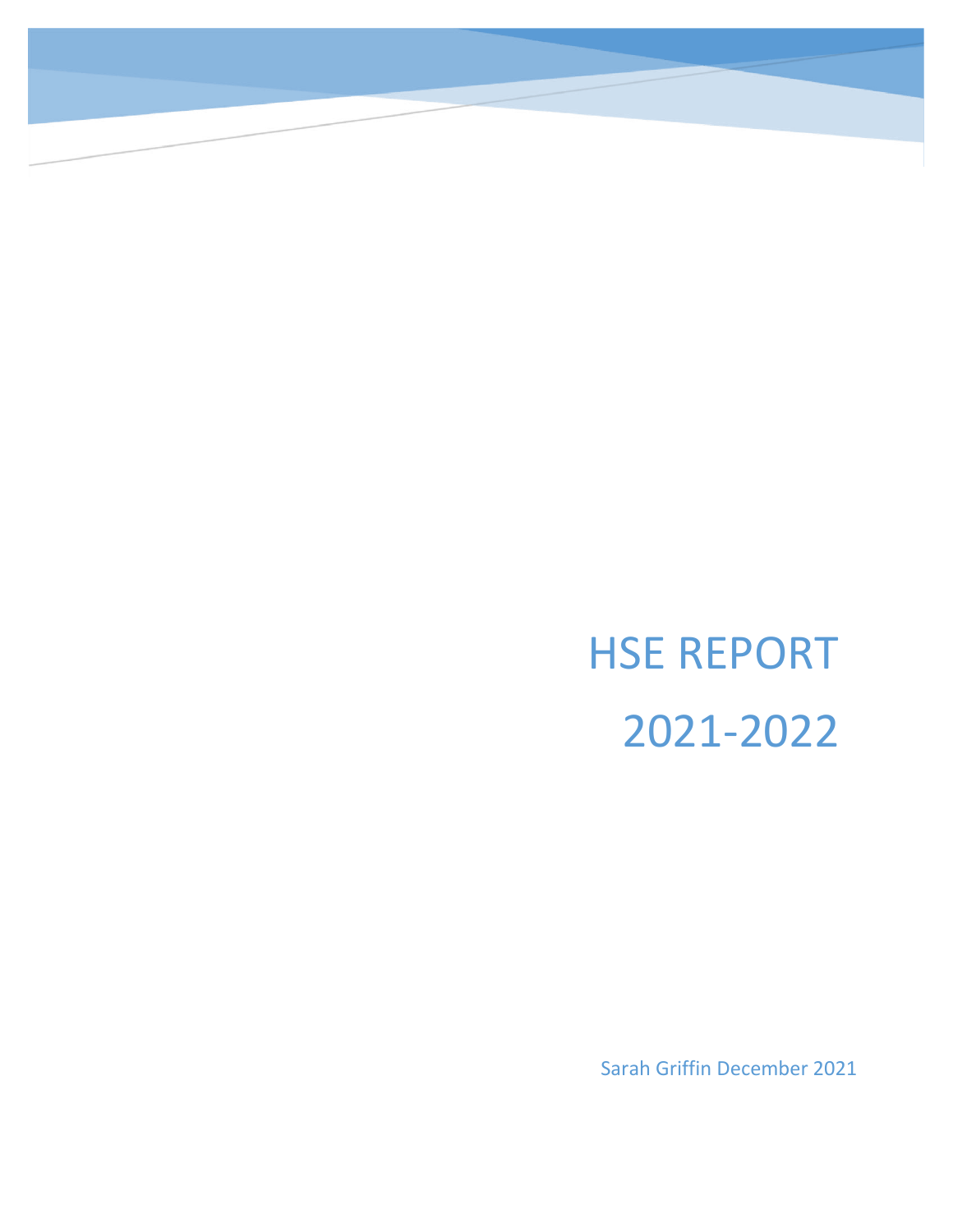# Contents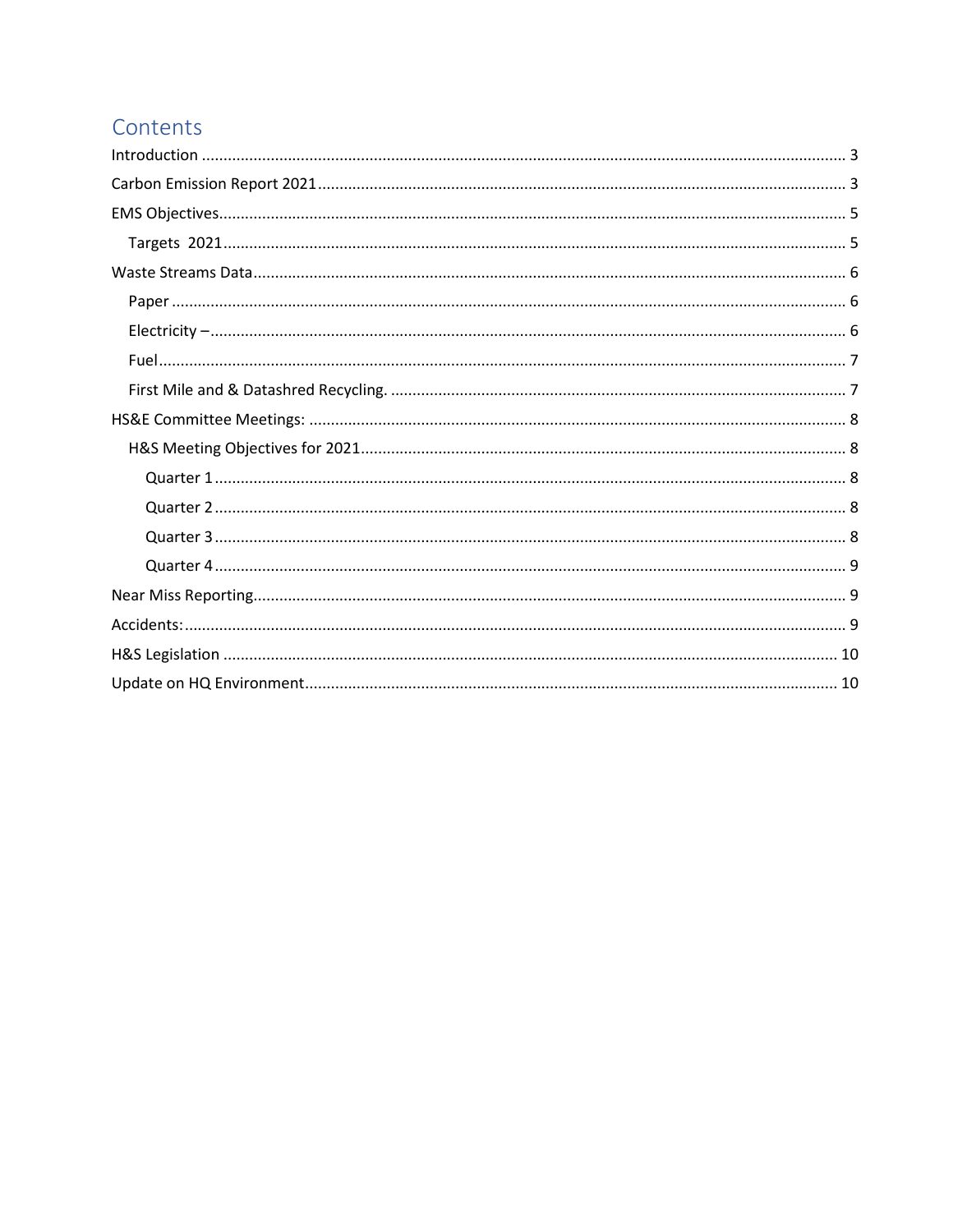# HS&E Update:

### <span id="page-2-0"></span>**Introduction**

The H&S and Environmental objectives for 2021-2022 were reviewed and set in March 2021 SMT committee meeting.

We have continued to monitor our energy, fuel and paper consumption. We collect data and monitor our accident and near miss rates along with any other H&S issues and these are all reported in the HSE Committee meetings, and Director's meetings. We had a member of the non-management staff present for all HSE committee meeting in 2021.

The COVID pandemic of 2020-2021 posed some challenges for the H&S department with new legislation and directives from the HSE to protect our staff during this period. We issued the following guidelines and training over the last 12 months companywide:

| <b>COVID BCP</b>                                   | <b>Coronavirus Awareness Training</b>      |
|----------------------------------------------------|--------------------------------------------|
| <b>COVID H&amp;S Policy</b>                        | <b>COVID Returning to Work Training</b>    |
| COVID Risk Assessment for all sites (reviewed 2021 | <b>COVID Staff Health Agreement</b>        |
| <b>COVID Toolbox Kit</b>                           | <b>COVID Govt Guidance Monthly Updates</b> |
| DSE Working from home                              |                                            |

# <span id="page-2-1"></span>Carbon Emission Report 2021

It is the policy of UniTrust Protection Services (UK) Ltd and its' employees to provide services which conform to the requirements of customers and clients whilst at the same time preserving the environment from which those products and services derive. To this end, on-time delivery and professional service form the centre of our efficiency aim. Our reputation is very important to us and as such we are fully committed to achieving a high standard of excellence at both a personal and corporate level. We firmly believe in continued growth and strive to achieve this as part of our commitment to continual improvement in environmental protection as an integral part of our operations. This can only be achieved by whole corporate involvement and, as such, responsibility for the environment rests with everyone in the organisation.

Our overall direct CO2 footprint for 2021 was **23573 kgCO2e**, equivalent **3928 Kg** of Carbon. Given that we are a service industry, the main contributor in this figure was the running of our Head Office.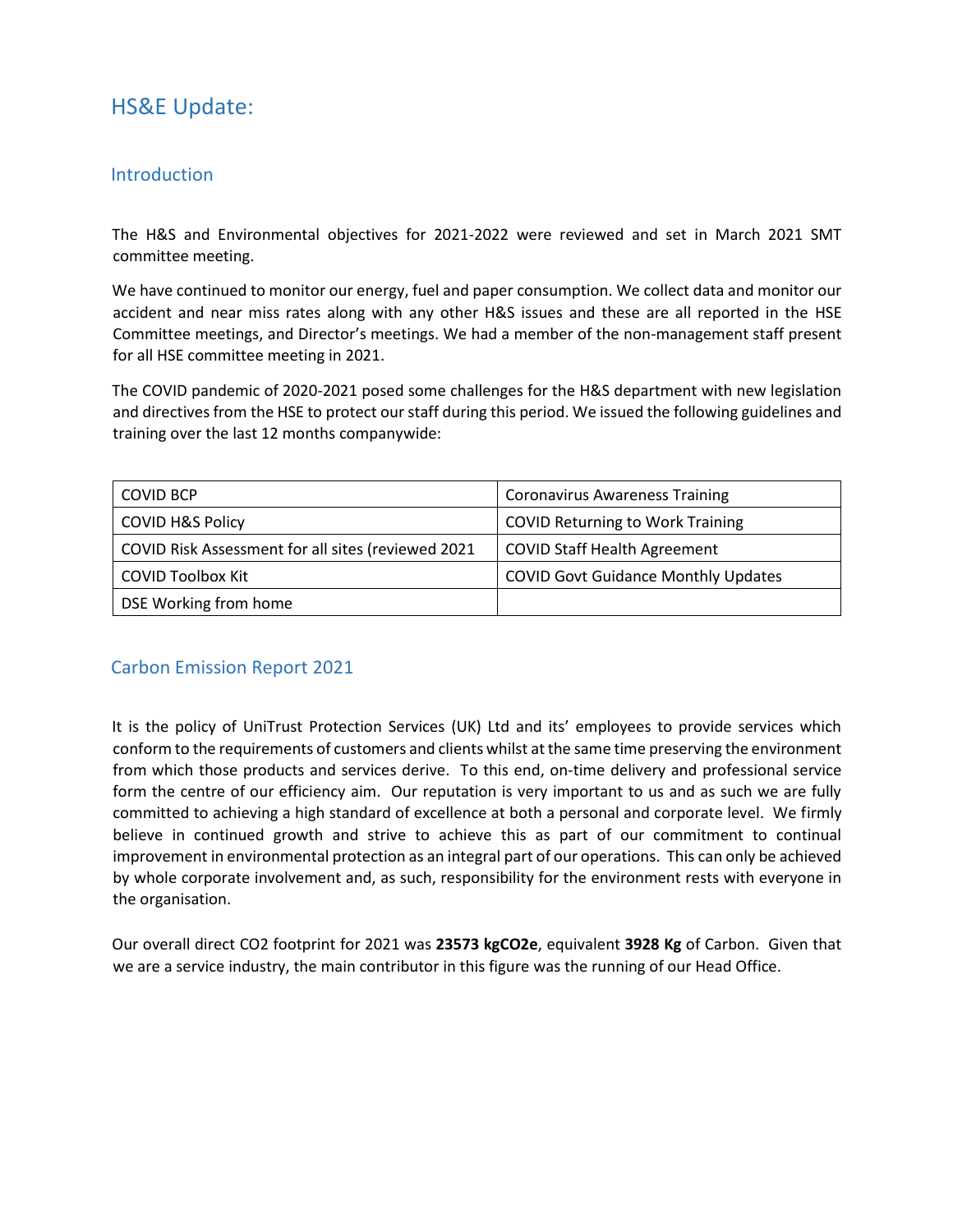



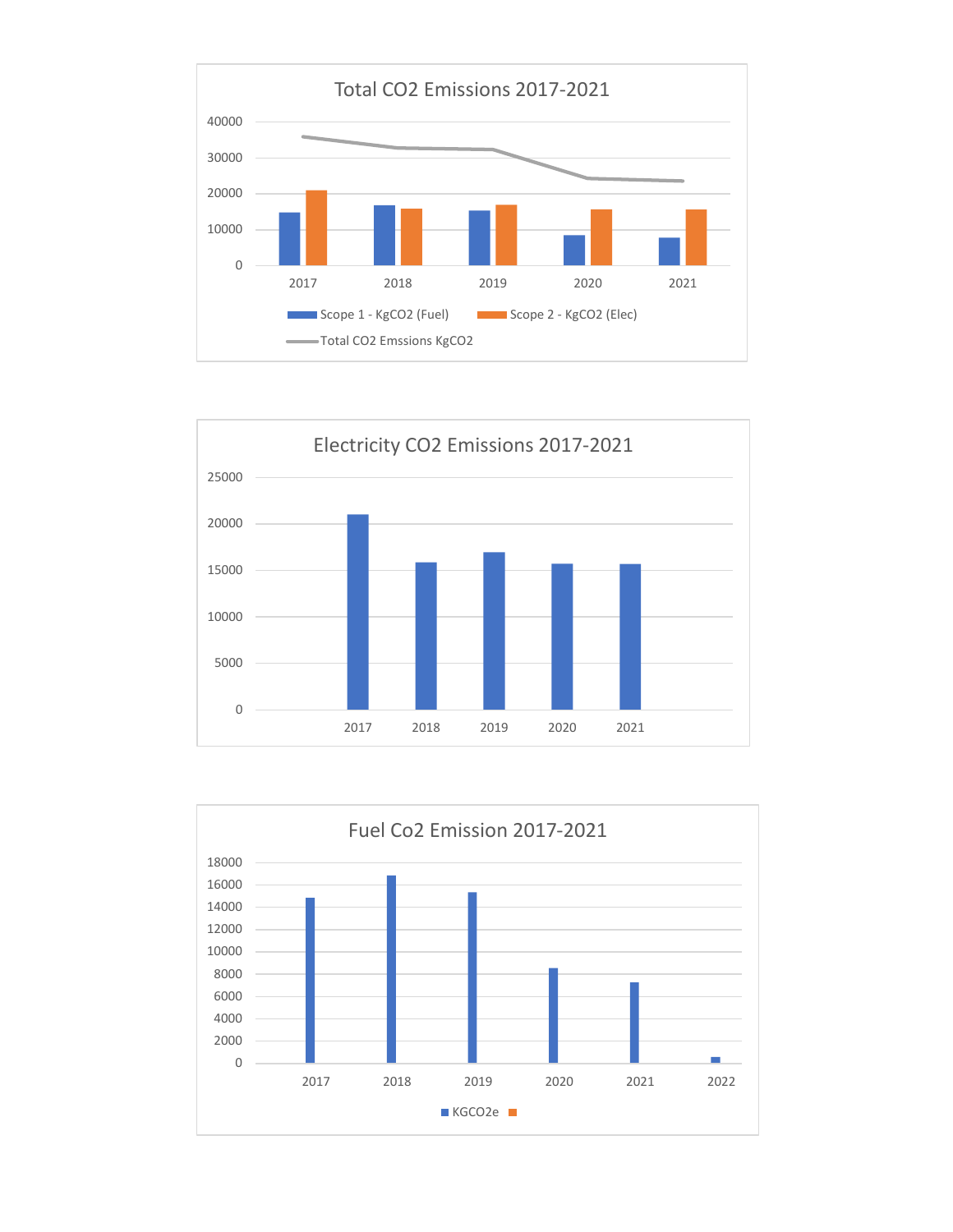## <span id="page-4-0"></span>EMS Objectives

These have been established as part of the ongoing EMS and these are implemented and maintained at relevant functions within the organisation. Personnel are specifically made aware of any potential impact associated with any aspect of their specified activities within the organisation and are made aware of the company's Environmental Objectives and Targets. These are as follows:

- 1. Reduce energy, waste, pollution and raw material usage.
- 2. Recycle all possible waste streams.
- 3. Improve the working environment.
- 4. Seek to achieve environmental excellence in our business objectives.
- 5. Review environmental issues periodically as part of our Environmental Management System at top management level.
- 6. Consult employees on good environmental practices.
- 7. Liaise with suppliers and customers and sub-contractors to facilitate improvement in environmental practices in the manufacturing and installation chain and to promote the recycling of materials.

#### <span id="page-4-1"></span>Targets 2021-2022

These targets refer to ISO 14001:2015 (clause 4.3.3):

1. Reduce energy use wherever possible. Target reduction 10% in two years from 2020. Results for 2021: There has been a 5% reduction in energy consumption so we are on target to a 10% reduction by the end of 2022. Review possibility of switching energy sources to sustainable resources and report feasibility to top management by the end of 2021.

Result: We are in the research stage of putting solar panels on our building

- 2. Evaluate raw material sources and negotiate with suppliers to source products with minimal adverse environmental impact wherever possible.
- 3. Reduce Carbon Emissions wherever possible Result: We have reduced our CO2 emission year on year since 2017
- 4. Include environmental performance as a criteria when evaluating suppliers.

Results: all our suppliers have to complete an environmental suppliers questionnaire before they are approved.

5. Divert waste material from landfill wherever possible by having in place end of life and recycling practices for appropriate items. Results: All waste is recycling and diverted from landfill. We have a 60% recycle rate for 2021.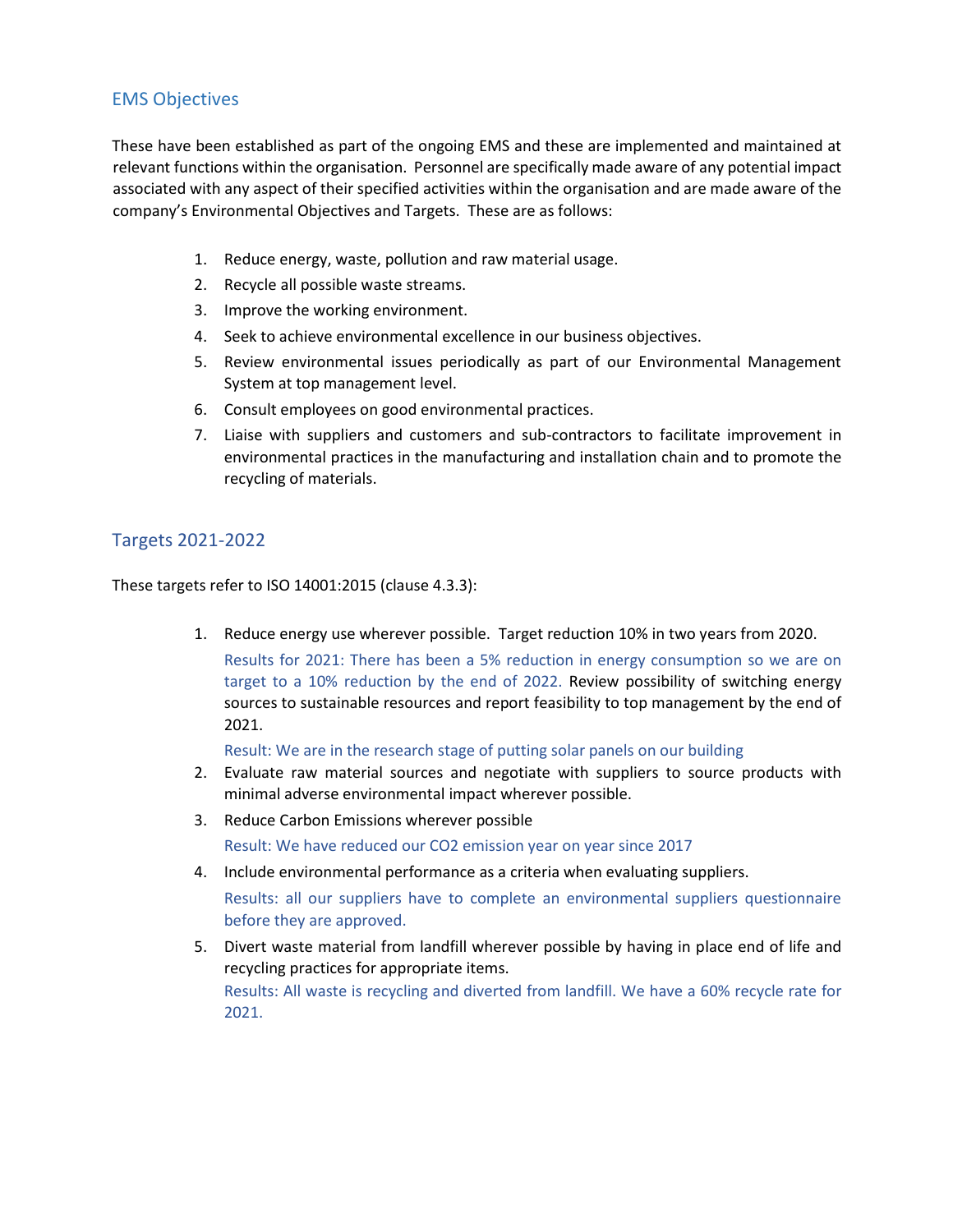# <span id="page-5-0"></span>Waste Streams Data

#### <span id="page-5-1"></span>Paper

We have seen a significant decrease in paper consumption which was to be expected during the pandemic as much of the year staff partly worked from home. We have introduced paper reduction initiatives such as Docusign but the major of the reduction will have been due to the WFH work pattern. We saw a 27% decrease in the use of paper from 2020 to 2021.

There is the hope that the objective for 2021 of a paperless HR department will see a further decrease in paper usage for 2022.



#### <span id="page-5-2"></span>**Electricity**

We have seen a slight decrease in electrical consumption over the last 12 months, particularly Jan-March 21 compared to Jan –March 2020. This is probably due to the lockdown and restricted numbers at Head Office. However, our energy consumption has been consistent over 2022 and 2021.

We will be introducing PIR sensors on our A/C heating and cooling units which should further reduce our usage along with 3 new energy efficient AC units that should have an impact on consumption.

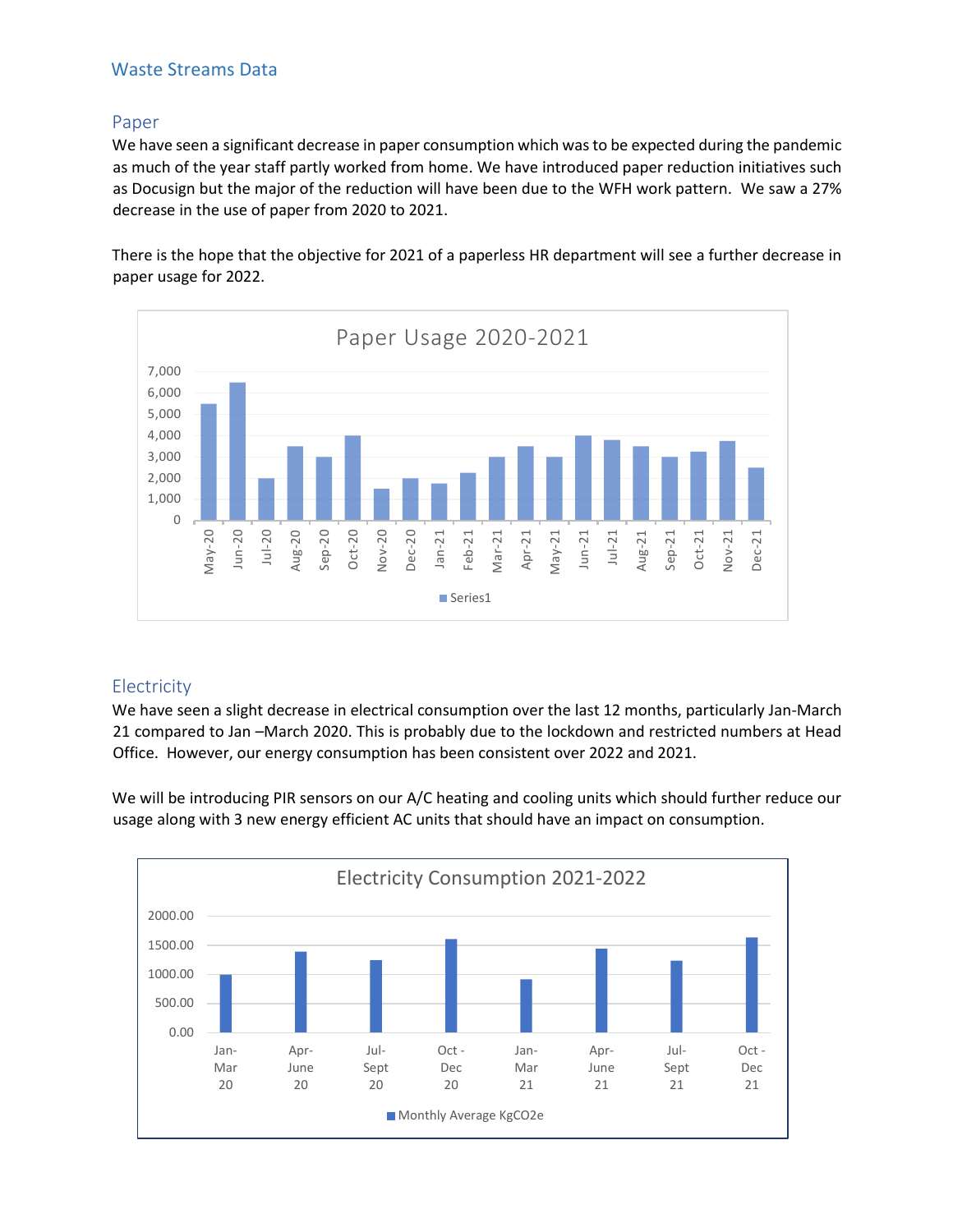# <span id="page-6-0"></span>Fuel

Petrol consumption has decrease over the last 12 months. We have divested our fleet of two petrol/diesel vehicles and converted two of our fleet to hybrid vehicles. We have carried out less site visits due to the pandemic which will also have had an impact on consumption in the earlier part of the year. As we have returned to work in the later half of the year consumption has increase.



# <span id="page-6-1"></span>First Mile and & Datashred Recycling.

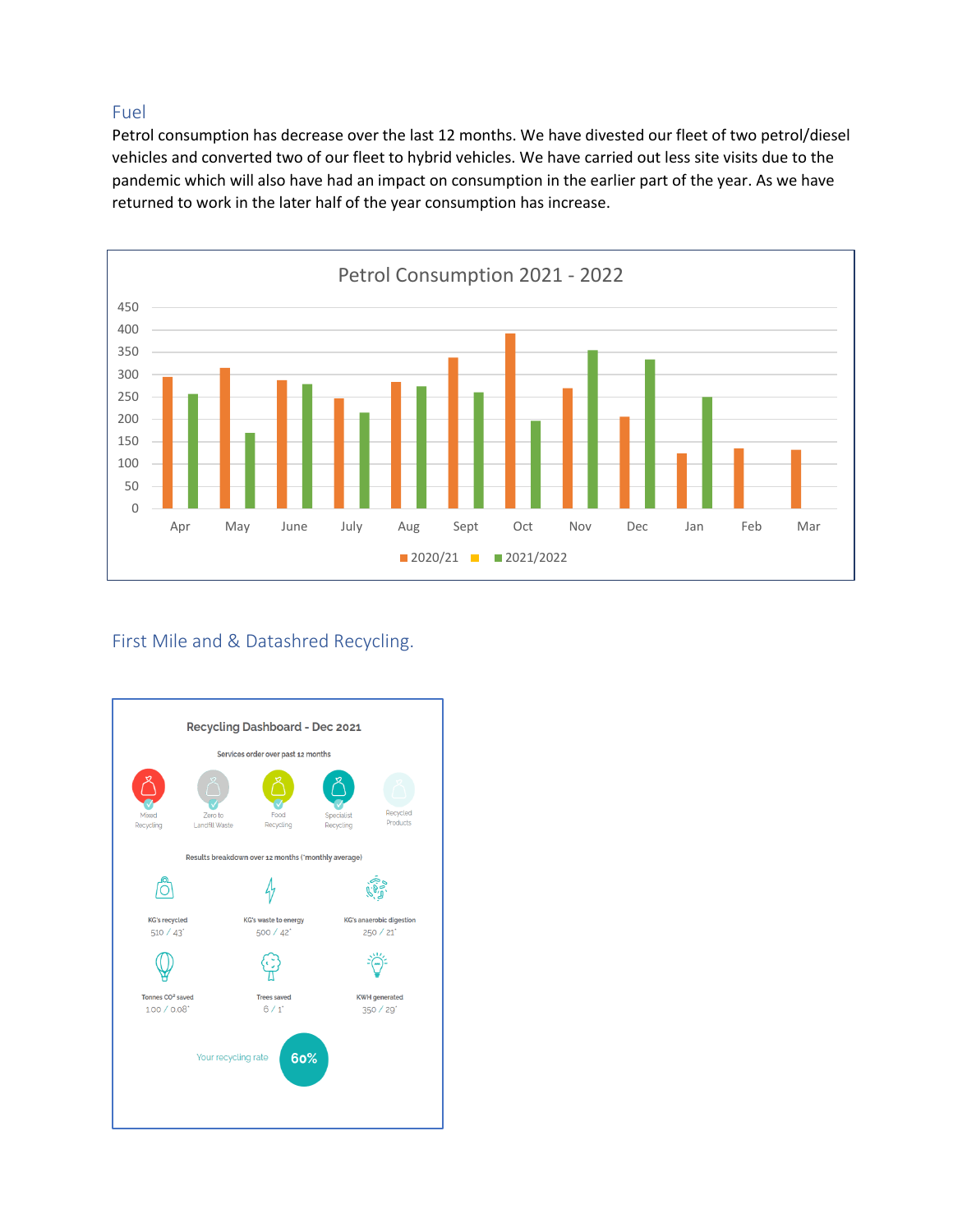## <span id="page-7-0"></span>HS&E Committee Meetings:

We held 4 HS&E Committee Meetings in 2021 where it was noted that all previous action points had been completed.

We rolled out the DSE iHasco training course for all staff that now contains a self-assessment to be completed by staff on site. The dashboard for any non-conformances is monitored regularly by the HSQE Manager and correctives action taken if necessary.

## <span id="page-7-1"></span>H&S Meeting Objectives for 2021

#### <span id="page-7-2"></span>Quarter 1

- 1. Welfare, sickness and reporting sheet form to be created.
- 2. Update Accident and illness form.
- 3. Staff with serious issues raised on accident and illness paperwork to be investigated and followed up in more depth and RA completed if required.
- 4. More input from committee and guest on new issues
- 5. Staff handbook update and paperwork for CCTV & Body cam's which record voice.
- 6. 'All user' email to be sent to all HO staff making them aware that when we go over to two teams next week that we keep up the standard we have implemented. For example, no sharing of pens on reception.
- 7. H&S newsletter to include a request to all site based for volunteers staff to put their name forward to be trained and join the team of Mental health champions on call 24/7.

#### <span id="page-7-3"></span>Quarter 2

- 1. First aid training course to start being booked post COVID
- 2. Security at HO full lockdown process- awaiting budget/ works for side door as the process will change from mechanical to electrical
- 3. Check call process review.
- 4. Incentivizing near miss reporting.
- 5. Forward Covid-19 planning for full occupancy of HQ.

#### <span id="page-7-4"></span>Quarter 3

- 1. PPE- hi vis to be issued to all and logged on the HR tracker for uniform also all other PPE to be logged on tracker. This must be checked yearly and PPE restocked if need be.
- 2. First aid kit, fire extinguisher and PAT testing to be checked on site.
- 3. Suicide training @ 160 to be investigated.
- 4. Missed check calls- Review to be completed by MK.
- 5. Reminders to all H&S committee members two weeks before next meeting regarding any new issues.
- 6. Mental Health Champion Training to be booked in for EW.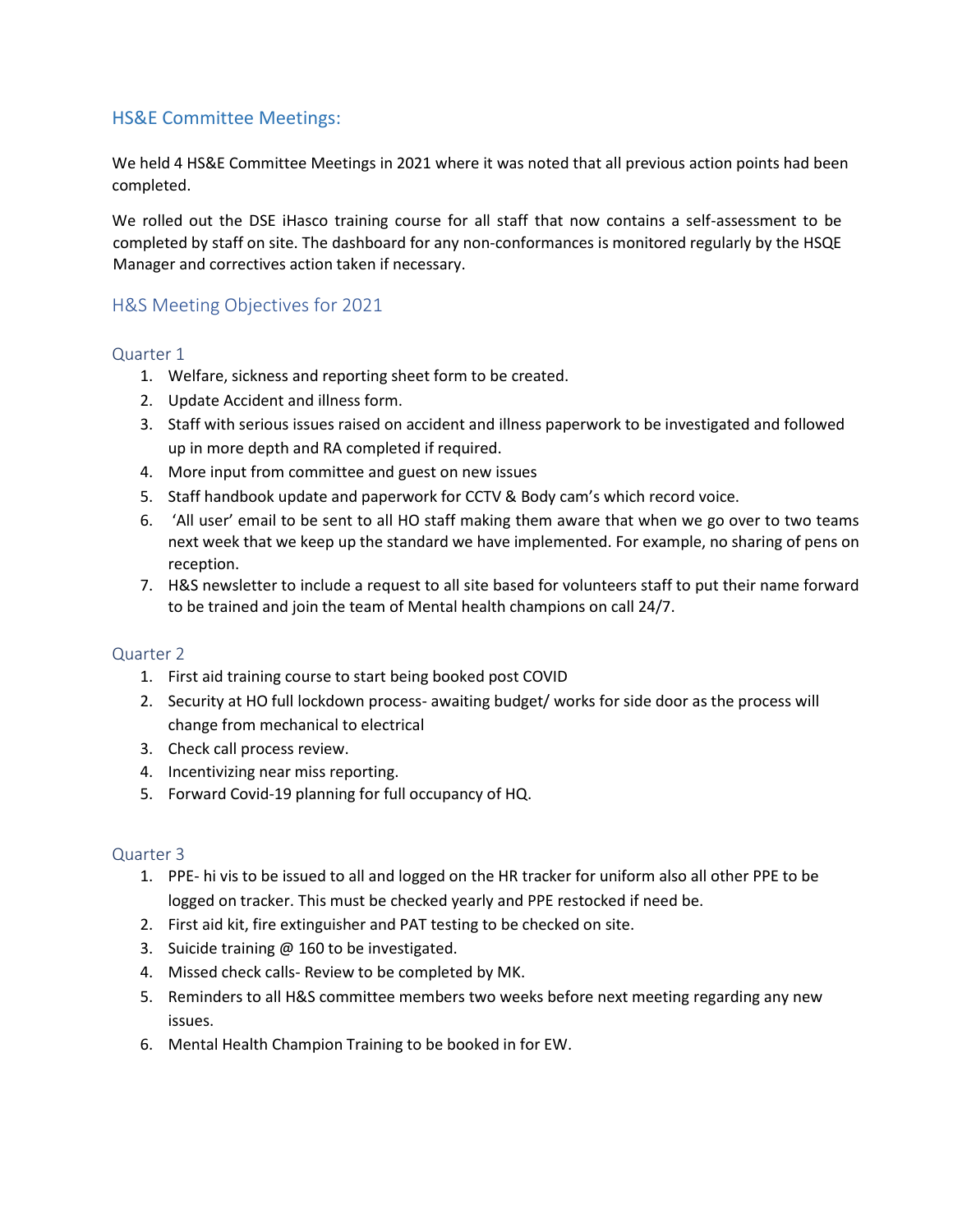#### <span id="page-8-0"></span>Quarter 4

- 1. Maternity RA Visits -importance of making HR aware of any expectant mothers -CMS to be trained on process.
- 2. Onsite weekly housekeeping safety checks to be implemented and carried out as is in place at Head office.
- 3. Covid-19 planning, discussion and updates for new Government guidance.

All H&S objections carried out and completed for 2021.

#### <span id="page-8-1"></span>Near Miss Reporting

Although the issue of near misses is raised during the site visits, we are still not getting many incidents reported. We had 4 near misses reported in 2021. We continue to reinforce the importance of near miss report via our newsletter and near missing training on site.

### <span id="page-8-2"></span>Accidents:

We had 10 on site accidents in 2021. All reported and recorded according to our accidents reporting procedure. There is no visible trend in the type of accident. Preventative comms are sent out companywide when applicable. There was 1 RIDDOR accidents that was reported as the accidented resulted in more than 7 days absence.

We reviewed and reissued an updated Accident and Near miss reporting form to all staff in the first last quarter of 2021.